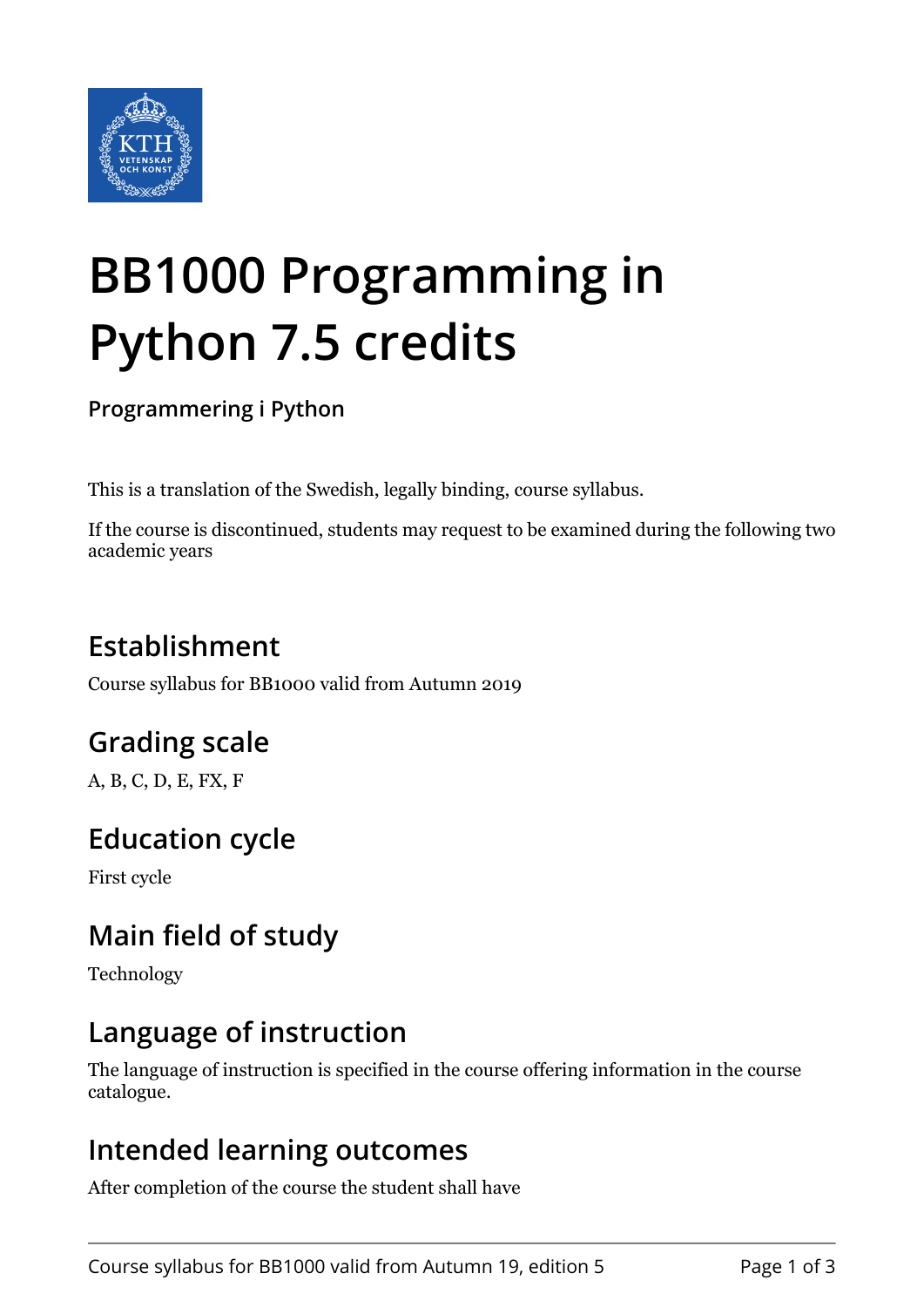Knowledge and understanding to:

- describe basic syntax, computer types and structure in Python, use logic control flows (repetitions and branching), separate code in units (functions), with the purpose of applications in problem solving.
- Use libraries to develop algorithms in code, with the purpose to calculate and present results graphically.
- Use versioning tools for backup on own computer as well as for collaboration in group, using resources on the web.
- Apply test-based development tools when writing programs.

## **Course contents**

The course aims to give basic knowledge on how to write programs in Python. The course consists of the following parts:

- Python syntax: variables, data types, functions and modules.
- File management, reading, converting and writing of data.
- Baic Linux (bash).
- Version management with git.
- Object oriented programming and classes.
- Program testing with pytest.
- The libraries, numpy, pandas and matplotlib
- Decorators and iterations in python.

# **Specific prerequisites**

Swedish secondary school Physics 2, Chemistry 1 and Mathematics 4 or equivalent

# **Examination**

• DAT1 - Computer assignment, 7.5 credits, grading scale: A, B, C, D, E, FX, F

Based on recommendation from KTH's coordinator for disabilities, the examiner will decide how to adapt an examination for students with documented disability.

The examiner may apply another examination format when re-examining individual students.

The learning objectives are examined with E-level assignments during the computer lab. In addition, a voluntary examination with computer will be offered with problems at A-D level. For grades A-D, an approved grade on DAT1 and a voluntary examination with a computer are required.